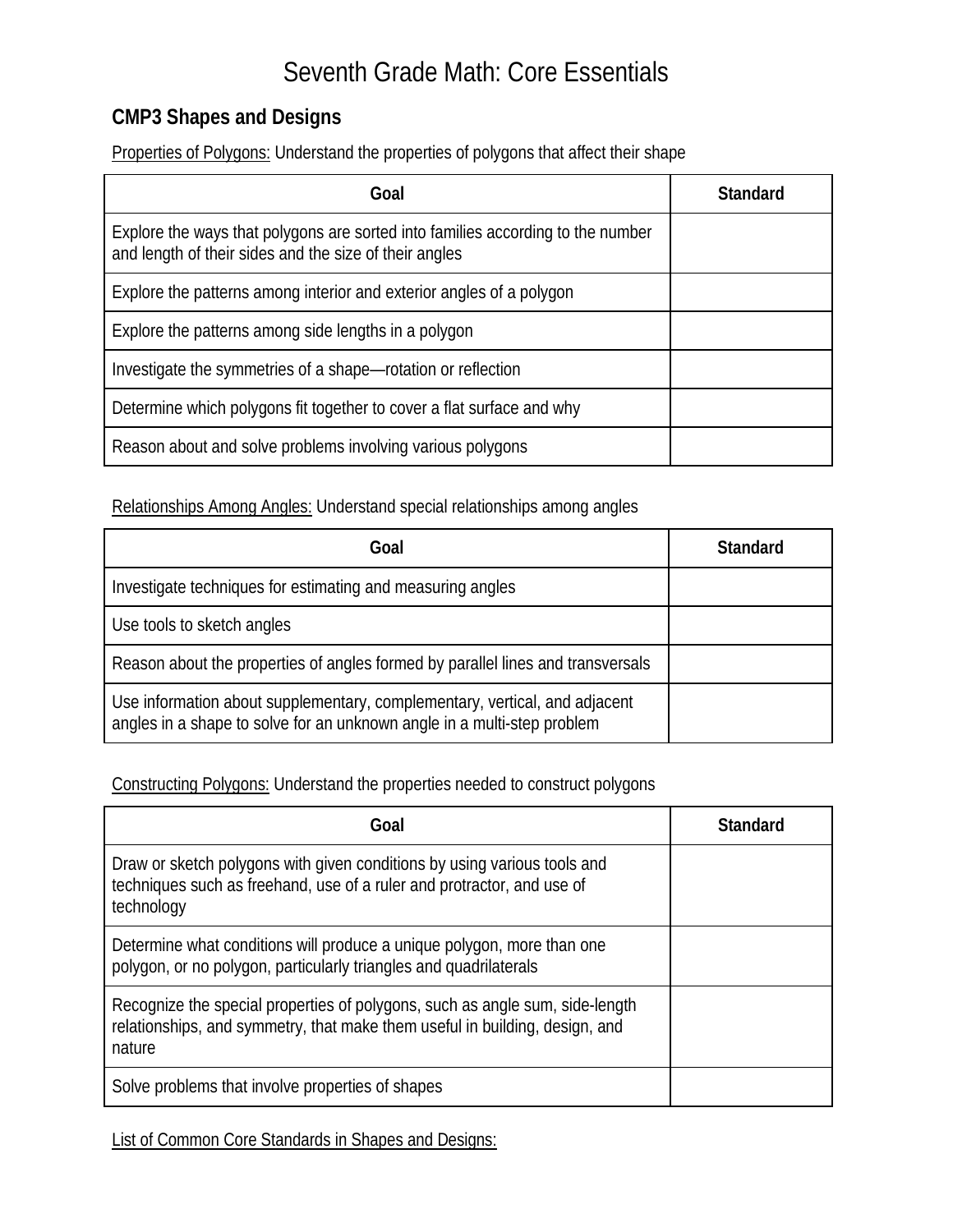**7.EE.A.2** Understand that rewriting an expression in different forms in a problem context can shed light on the problem and how the quantities in it are related. *Investigation 2*

**7.EE.B.4** Use variables to represent quantities in a real-world or mathematical problem, and construct simple equations and inequalities to solve problems by reasoning about the quantities. *Investigation 2* **7.G.A.2** Draw (freehand, with ruler and protractor, and with technology) geometric shapes with given conditions. Focus on constructing triangles from three measures of angles or sides, noticing when the conditions determine a unique triangle, more than one triangle, or no triangle. *Investigations 1, 2, and 3* **7.G.B.5** Use facts about supplementary, complementary, vertical, and adjacent angles in a multi-step problem to write and solve simple equations for an unknown angle in a figure. *Investigations 1, 2, and 3*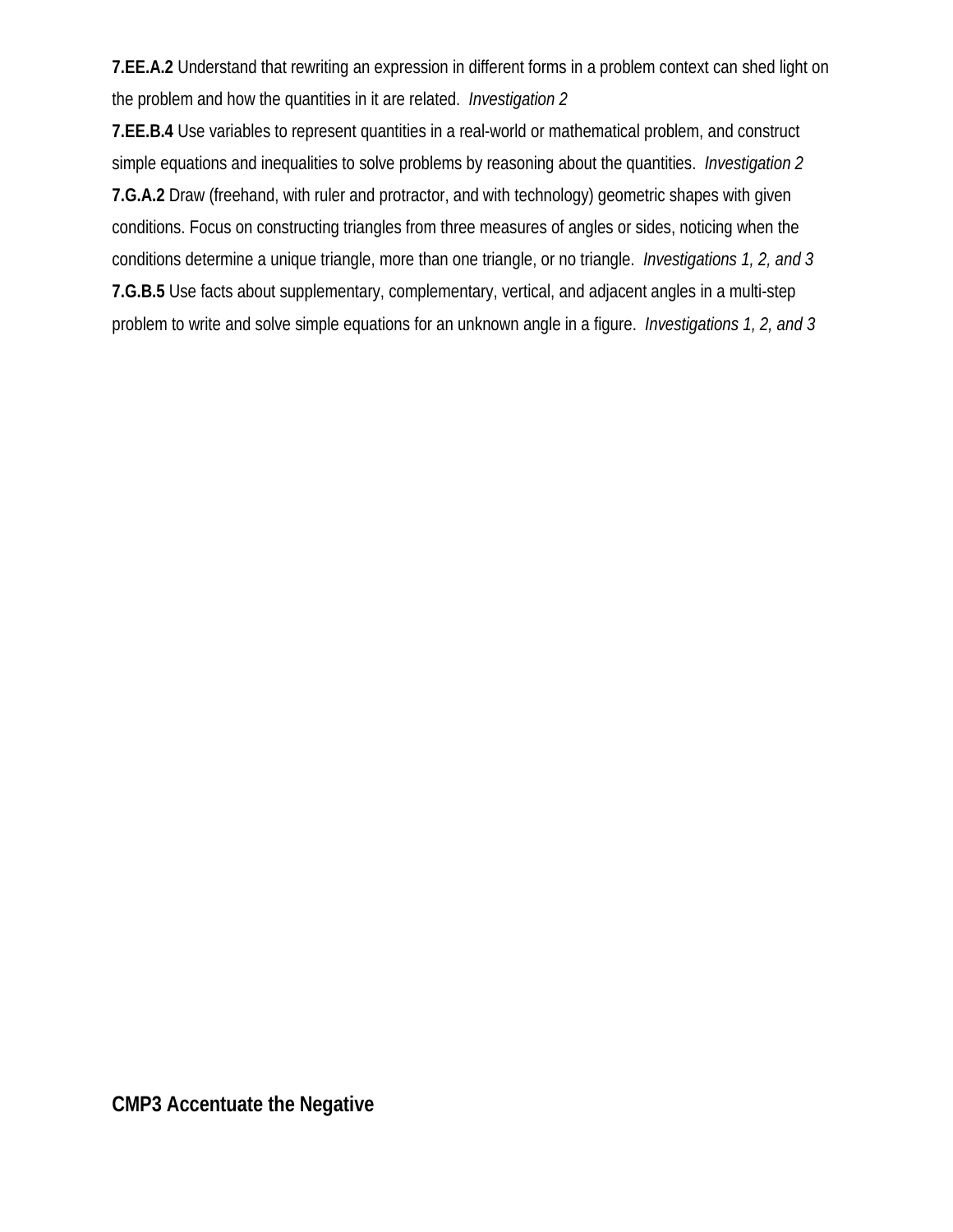Rational Numbers: Develop an understanding that rational numbers consist of positive numbers, negative numbers, and zero

| Goal                                                                                                                                   | <b>Standard</b> |
|----------------------------------------------------------------------------------------------------------------------------------------|-----------------|
| Explore relationships between positive and negative numbers by modeling them<br>on a number line                                       |                 |
| Use appropriate notation to indicate positive and negative numbers                                                                     |                 |
| Compare and order positive and negative rational numbers (integers, fractions,<br>decimals, and zero) and locate them on a number line |                 |
| Recognize and use the relationship between a number and its opposite<br>(additive inverse) to solve problems                           |                 |
| Relate direction and distance to the number line                                                                                       |                 |
| Use models and rational numbers to represent and solve problems                                                                        |                 |

Operations With Rational Numbers: Develop understanding of operations with rational numbers and their

properties

| Goal                                                                                                                               | <b>Standard</b> |
|------------------------------------------------------------------------------------------------------------------------------------|-----------------|
| Develop and use different models (number line, chip model) for representing<br>addition, subtraction, multiplication, and division |                 |
| Develop algorithms for adding, subtracting, multiplying, and dividing integers                                                     |                 |
| Recognize situations in which one or more operations of rational numbers are<br>needed                                             |                 |
| Interpret and write mathematical sentences to show relationships and solve<br>problems                                             |                 |
| Write and use related fact families for addition/subtraction and<br>multiplication/division to solve simple equations              |                 |
| Use parentheses and the Order of Operations in computations                                                                        |                 |
| Understand and use the Commutative Property for addition and multiplication                                                        |                 |
| Apply the Distributive Property to simplify expressions and solve problems                                                         |                 |

List of Common Core Standards in Accentuate the Negative:

**7.NS.A.1** Apply and extend previous understandings of addition and subtraction to add and subtract

rational numbers; represent addition and subtraction on a horizontal or vertical number line. *Investigations* 

*1, 2, and 4*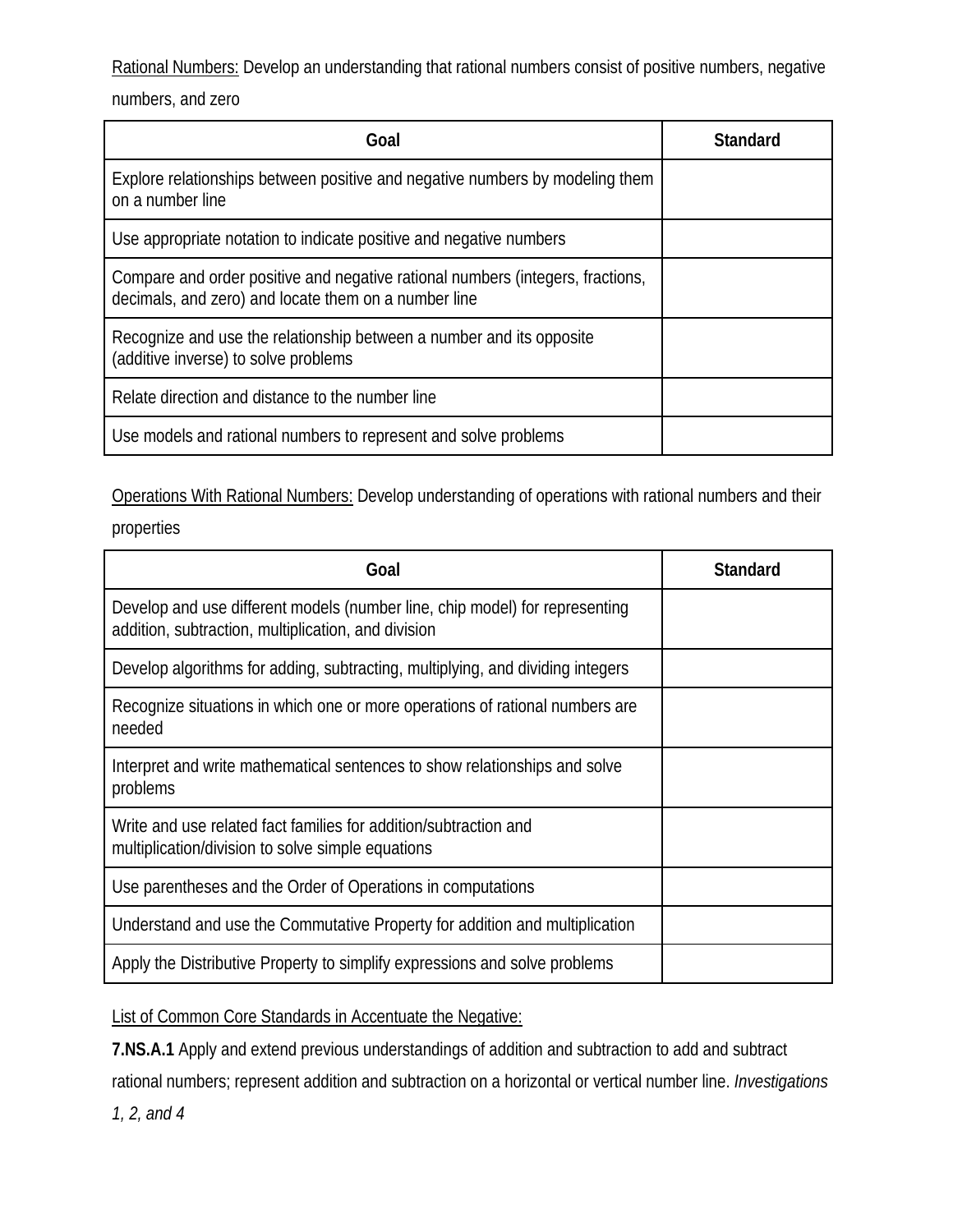**7.NS.A.1a** Describe situations in which opposite quantities combine to make 0. For example, a hydrogen atom has 0 charge because its two constituents are oppositely charged. *Investigations 1 and 2*

**7.NS.A.1b** Understand *p*+*q* as a number located a distance |*q*| from *p*, in a positive or negative direction depending on whether *q* is positive or negative. Show that a number and its opposite have a sum of zero. Interpret sums of rational numbers by describing real-world contexts. *Investigations 1 and 2*

**7.NS.A.1c** Understand subtraction of rational numbers as adding the inverse, *p*−*q*=*p*+(−*q*). Show that the distance between two rational numbers on the number line is the absolute value of their difference, and apply this principle in real-world contexts. *Investigations 1 and 2*

**7.NS.A.1d** Apply properties of operations as strategies to add or subtract rational numbers. *Investigations 2 and 4*

**7.NS.A.2** Apply and extend previous understandings of multiplication and division of fractions to divide rational numbers. *Investigations 3 and 4*

**7.NS.A.2a** Understand that multiplication is extended from fractions to rational numbers by requiring that operations continue to satisfy the properties of operations, particularly the distributive property, leading to products such as (–1)(–1) =1 and the rules for multiplying signed numbers. Interpret products of rational numbers by describing real-world contexts. *Investigations 3 and 4*

**7.NS.A.2b** Understand that integers can be divided provided that the divisor is not zero, and every quotient of integers (with non-zero divisor) is a rational number. If *p* and *q* are integers, then −(*p*/*q*)=(−*p*)/*q*=*p*/(−*q*). Interpret quotients of rational numbers by describing real-world contexts. *Investigation 3*

**7.NS.A.2c** Apply properties of operations as strategies to multiply and divide rational numbers. *Investigations 3 and 4*

**7.NS.A.2d** Convert a rational number to a decimal using long division; know that the decimal form of a rational number terminates in 0s or eventually repeats.*Investigation 3*

**7.NS.A.3** Solve real-world problems involving the four operations with rational numbers. *Investigations 1, 2, 3, and 4*

**7.EE.B.3** Solve multi-step and real-life mathematical problems posed with positive and negative rational numbers in any form (whole numbers, fractions, and decimals), using tools strategically. Apply properties of operations to calculate with numbers in any form; convert between forms as appropriate; and assess the reasonableness of answers using mental computation and estimation strategies. *Investigations 2, 3, and 4* **7.EE.B.4** Use variables to represent quantities in a real-world or mathematical problem, and construct simple equations and inequalities to solve problems by reasoning about the quantities. *Investigation 1* **7.EE.B.4b** Solve word problems leading to inequalities of the form *px*+*q*>*r*or *px*+*q*<*r*, where *p*, *q*, and *r* are specific rational numbers. Graph the solution set of the inequality and interpret it in the context of the problem. *Investigation 1*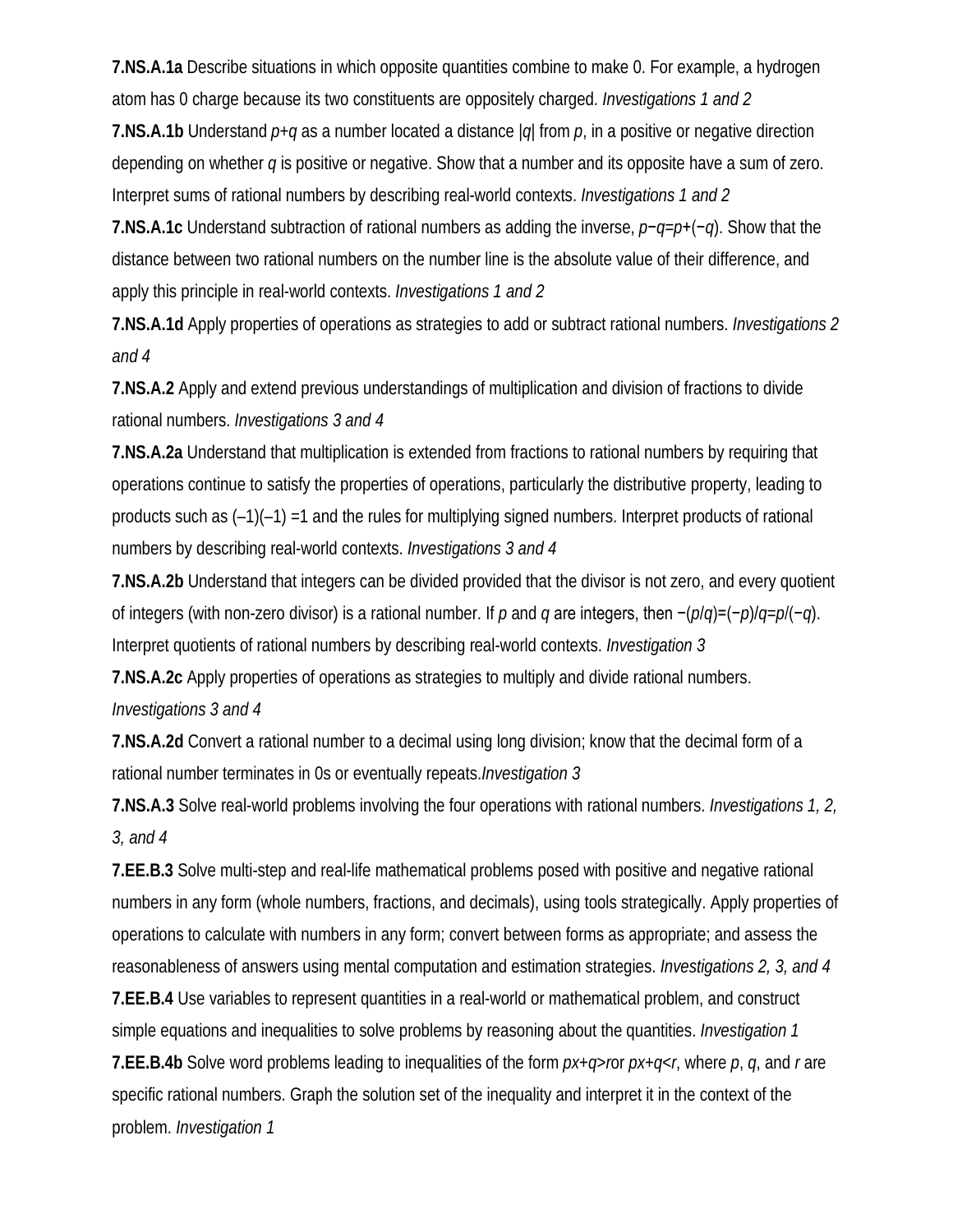# **CMP3 Stretching and Shrinking**

Similar Figures: Understand what it means for figures to be similar

| Goal                                                                                                                       | Standard |
|----------------------------------------------------------------------------------------------------------------------------|----------|
| Identify similar figures by comparing corresponding sides and angles                                                       |          |
| Use scale factors and ratios to describe relationships among the side lengths,<br>perimeters, and areas of similar figures |          |
| Generalize properties of similar figures                                                                                   |          |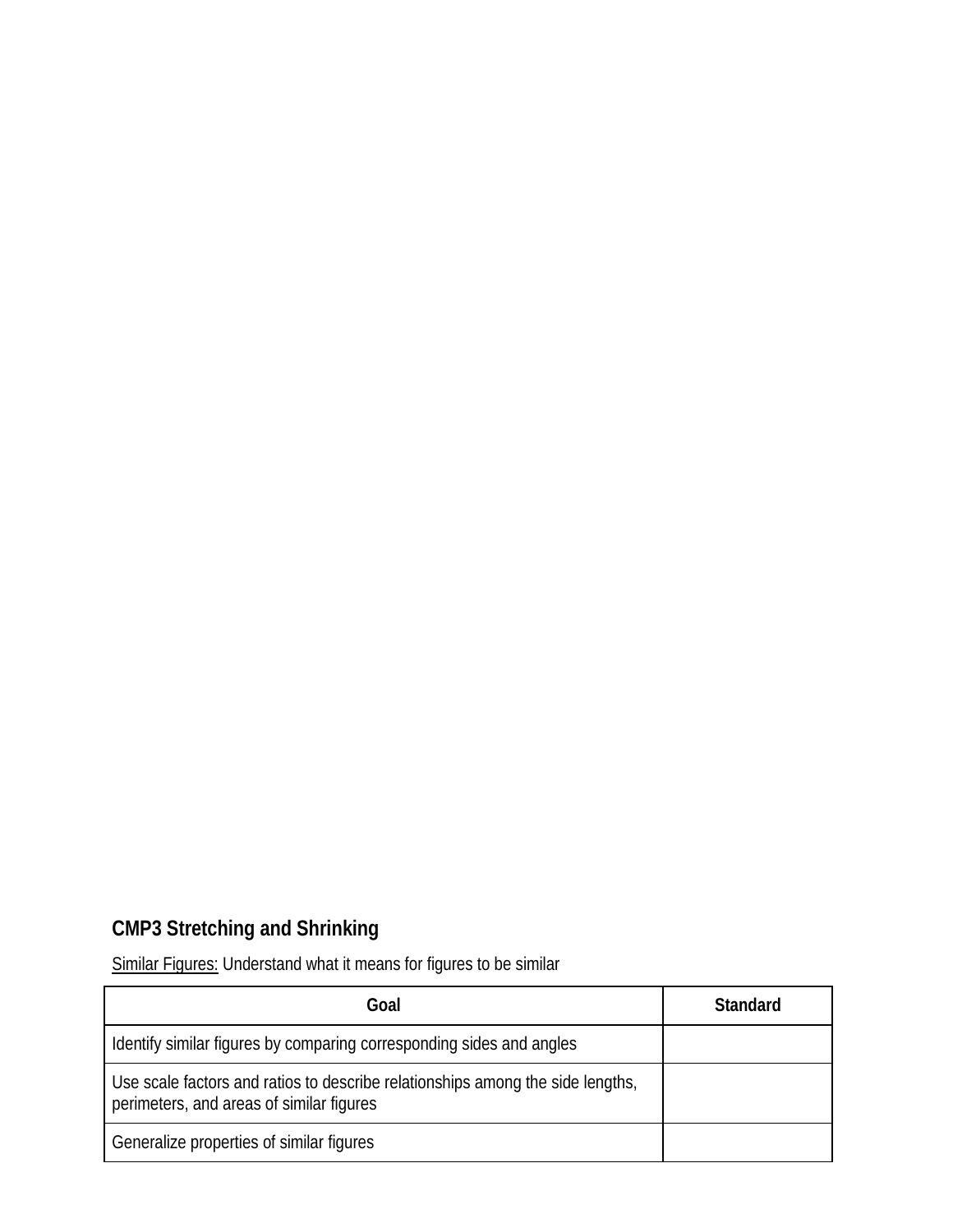| Recognize the role multiplication plays in similarity relationships                                                     |  |
|-------------------------------------------------------------------------------------------------------------------------|--|
| Recognize the relationship between scale factor and ratio in similar figures                                            |  |
| Use informal methods, scale factors, and geometric tools to construct similar<br>figures (scale drawings)               |  |
| Compare similar figures with non similar figures                                                                        |  |
| Distinguish algebraic rules that produce similar figures from those that produce<br>non similar figures                 |  |
| Use algebraic rules to produce similar figures                                                                          |  |
| Recognize when a rule shrinks or enlarges a figure                                                                      |  |
| Explore the effect on the image of a figure if a number is added to the x- or<br>y coordinates of the figure's vertices |  |

**Reasoning With Similar Figures** Develop strategies for using similar figures to solve problems

| Goal                                                                                                                      | <b>Standard</b> |
|---------------------------------------------------------------------------------------------------------------------------|-----------------|
| Use the properties of similarity to find distances and heights that cannot be<br>measured directly                        |                 |
| Predict the ways that stretching or shrinking a figure will affect side lengths,<br>angle measures, perimeters, and areas |                 |
| Use scale factors or ratios to find missing side lengths in a pair of similar figures                                     |                 |
| Use similarity to solve real-world problems                                                                               |                 |

List of Common Core Standards in Stretching and Shrinking:

**7.RP.A.2** Recognize and represent proportional relationships between quantities. *Investigations 1, 2, 3, and 4*

**7.RP.A.2a** Decide whether two quantities are in a proportional relationship, e.g., by testing for equivalent ratios in a table or graphing on a coordinate plane and observing whether the graph is a straight line through the origin. *Investigations 2, 3, and 4*

**7.RP.A.2b** Identify the constant of proportionality (unit rate) in tables, graphs, equations, diagrams, and verbal descriptions of proportional relationships. *Investigations 1, 2, 3, and 4*

**7.RP.A.3** Use proportional relationships to solve multistep ratio and percent problems.*Investigation 4* **7.EE.B.3** Solve multi step real-life and mathematical problems posed with positive and negative rational numbers in any form (whole numbers, fractions, and decimals), using tools strategically. Apply properties of operations to calculate with numbers in any form; convert between forms as appropriate; and assess the reasonableness of answers using mental computation and estimation strategies. *Investigation 4*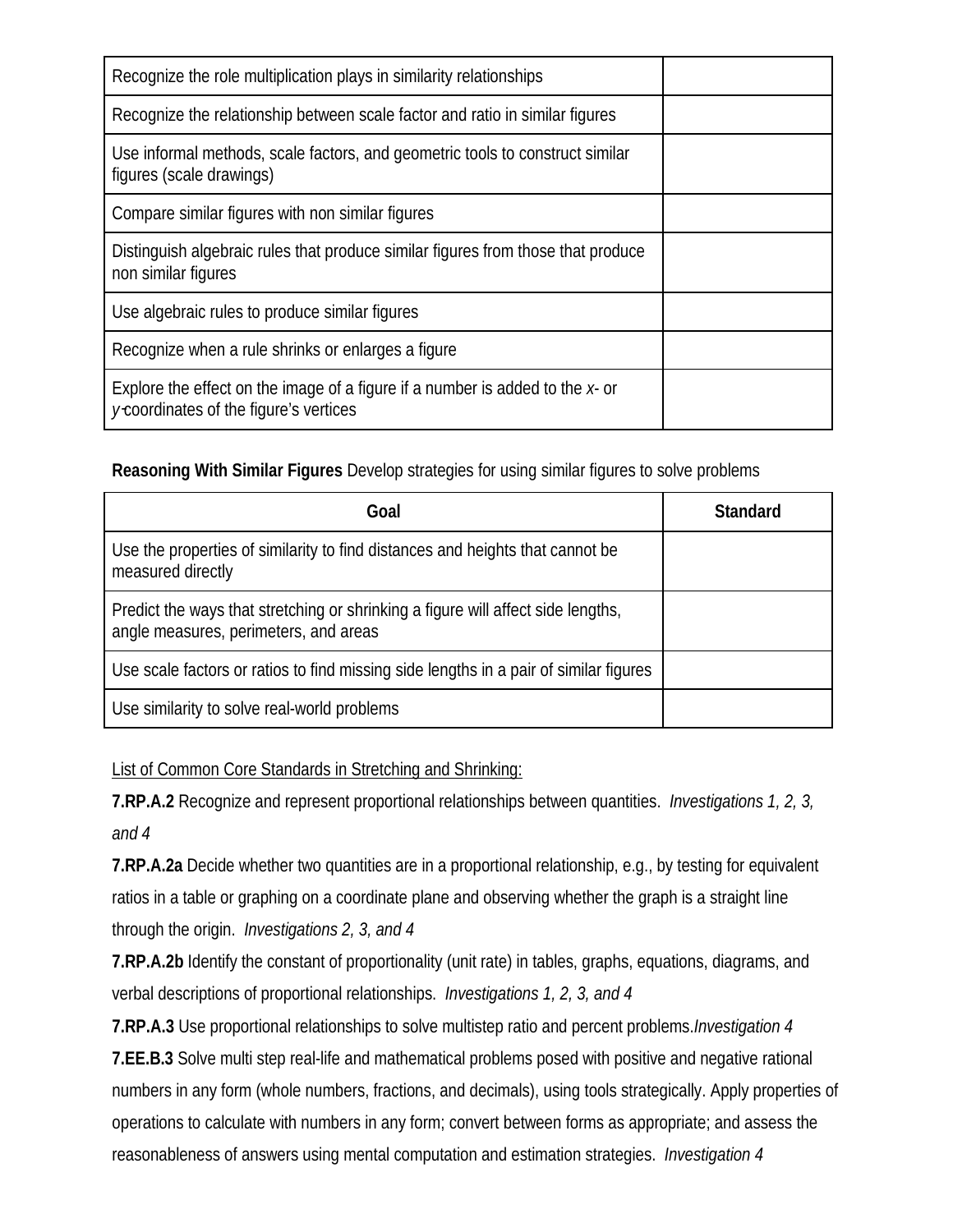**7.EE.B.4** Use variables to represent quantities in a real-world or mathematical problem, and construct simple equations and inequalities to solve problems by reasoning about the quantities. *Investigation 4* **Note:** During this Investigation, students use variables to represent quantities and reason about unknown amounts. They are not directly asked to construct simple equations and inequalities in this Unit.

**7.G.A.1** Solve problems involving scale drawings of geometric figures, including computing actual lengths and areas from a scale drawing and reproducing a scale drawing at a different scale. *Investigations 1, 2, 3, and 4*

**7.G.A.2** Draw (freehand, with ruler and protractor, and with technology) geometric shapes with given conditions. Focus on constructing triangles from three measures of angles or sides, noticing when the conditions determine a unique triangle, more than one triangle, or no triangle. *Investigations 1 and 3* **7.G.B.6** Solve real-world and mathematical problems involving area, volume, and surface area of two- and three-dimensional objects composed of triangles, quadrilaterals, polygons, cubes, and right prisms. *Investigations 1, 2, 3, and 4*

**Note:** The development in this Unit is primarily with two-dimensional objects. Three-dimensional objects are further developed in *Filling and Wrapping*.

**Essential for 7.EE.B.4a** Solve word problems leading to equations of the form  $px + q = r$  and  $p(x + q) = r$ , where *p*, *q*, and *r* are specific rational numbers. Solve equations of these forms fluently. Compare an algebraic solution to an arithmetic solution, identifying the sequence of the operations used in each approach. *Investigations 2, 3, and 4*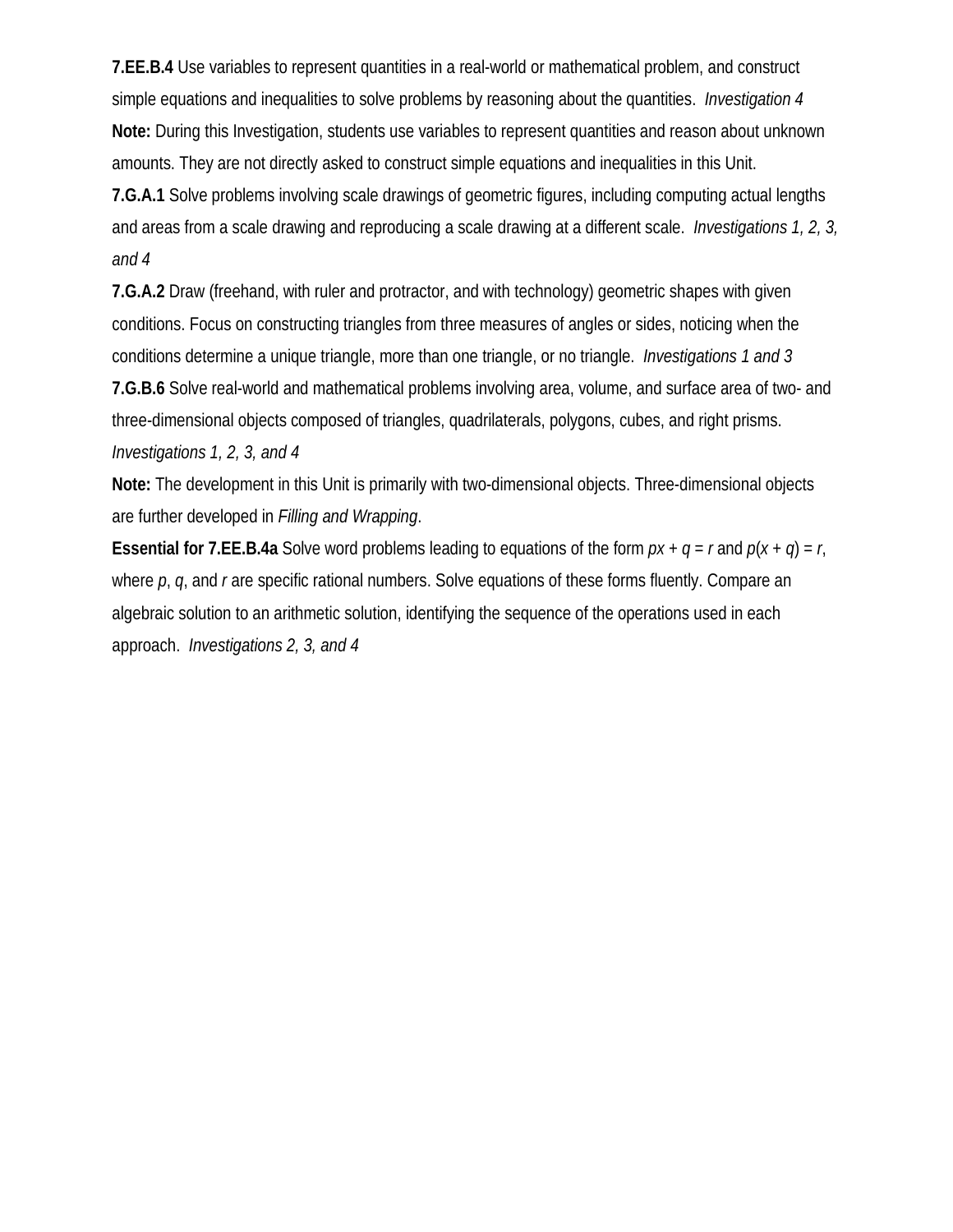## **MP3 Comparing and Scaling**

Ratios, Rates, and Percents: Understand ratios, rates, and percents

| Goal                                                                                                                                                | <b>Standard</b> |
|-----------------------------------------------------------------------------------------------------------------------------------------------------|-----------------|
| Use ratios, rates, fractions, differences, and percents to write statements<br>comparing two quantities in a given situation                        |                 |
| Distinguish between and use both part-to-part and part-to-whole ratios in<br>comparisons                                                            |                 |
| Use percents to express ratios and proportions                                                                                                      |                 |
| Recognize that a rate is a special ratio that compares two measurements with<br>different units                                                     |                 |
| Analyze comparison statements made about quantitative data for correctness<br>and quality                                                           |                 |
| Make judgments about which kind of comparison statements are most<br>informative or best reflect a particular point of view in a specific situation |                 |

Proportionality: Understand proportionality in tables, graphs, and equations

| Goal                                                                                                                        | <b>Standard</b> |
|-----------------------------------------------------------------------------------------------------------------------------|-----------------|
| Recognize that constant growth in a table, graph, or equation is related to<br>proportional situations                      |                 |
| Write an equation to represent the pattern in a table or graph of proportionally<br>related variables                       |                 |
| Relate the unit rate and constant of proportionality to an equation, graph, or<br>table describing a proportional situation |                 |

Reasoning Proportionally: Develop and use strategies for solving problems that require proportional

reasoning

| Goal                                                                                                                                               | <b>Standard</b> |
|----------------------------------------------------------------------------------------------------------------------------------------------------|-----------------|
| Recognize situations in which proportional reasoning is appropriate to solve the<br>problem                                                        |                 |
| Scale a ratio, rate, percent, or fraction to make a comparison or find an<br>equivalent representation                                             |                 |
| Use various strategies to solve for an unknown in a proportion, including<br>scaling, rate tables, percent bars, unit rates, and equivalent ratios |                 |
| Set up and solve proportions that arise from real-world applications, such as<br>finding discounts and markups and converting measurement units    |                 |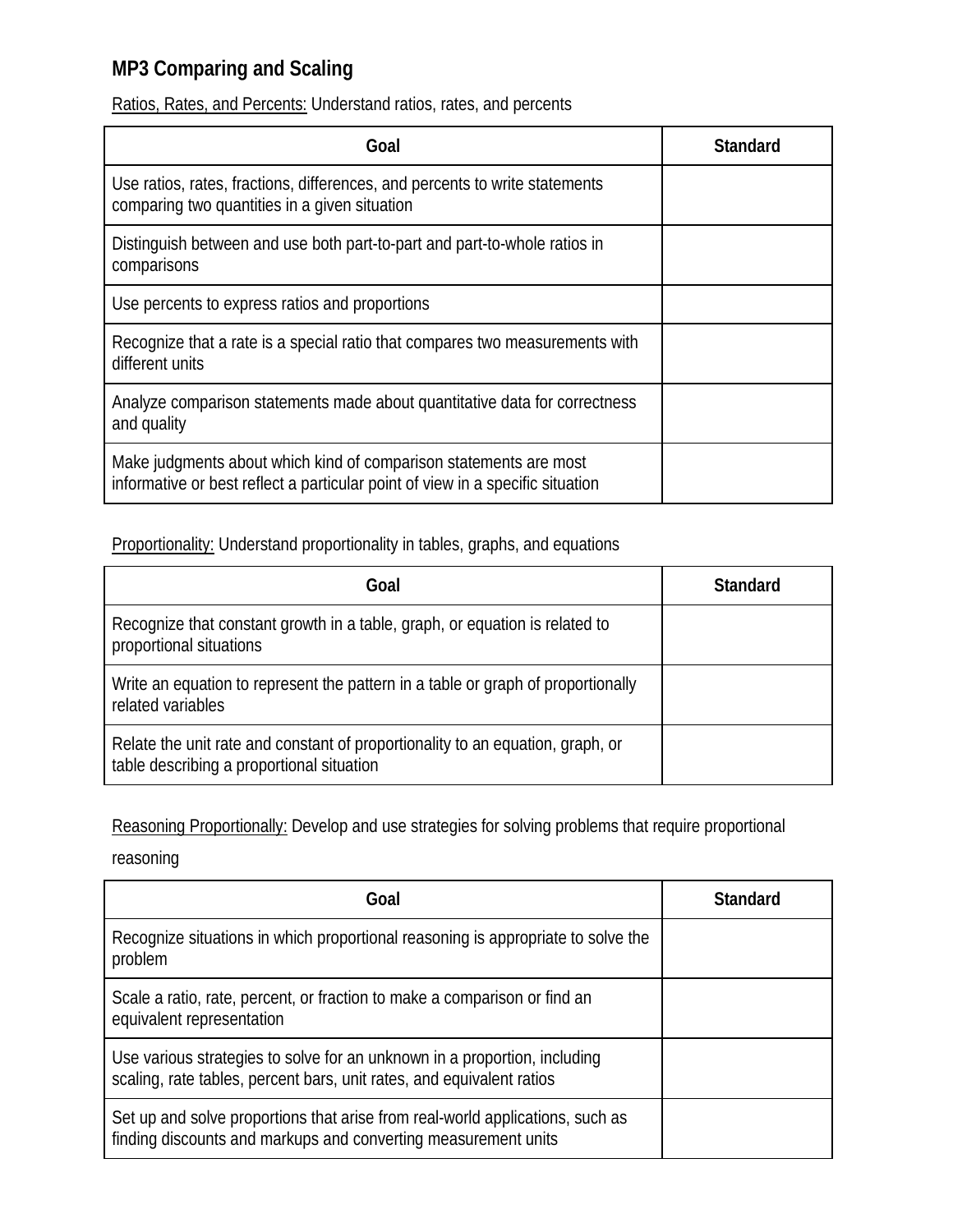#### List of Common Core Standards in Comparing and Scaling:

**7.RP.A.1** Compute unit rates associated with ratios of fractions, including ratios of lengths, areas and other quantities measured in like or different units. *Investigations 2 and 3*

**7.RP.A.2** Recognize and represent proportional relationships between quantities. *Investigations 1, 2, and 3* **7.RP.A.2a** Decide whether two quantities are in a proportional relationship, e.g., by testing for equivalent ratios in a table or graphing on a coordinate plane and observing whether the graph is a straight line through the origin. *Investigations 1, 2, and 3*

**7.RP.A.2b** Identify the constant of proportionality (unit rate) in tables, graphs, equations, diagrams, and verbal descriptions of proportional relationships. *Investigations 2 and 3*

**7.RP.A.2c** Represent proportional relationships by equations. *Investigations 1, 2, and 3*

**7.RP.A.2d** Explain what a point (*x*, *y*) on the graph of a proportional relationship means in terms of the situation, with special attention to the points (0, 0) and (1,*r*) where *r* is the unit rate. *Investigations 2 and 3* **7.RP.A.3** Use proportional relationships to solve multistep ratio and percent problems. *Investigations 1, 2, and 3*

**7.NS.A.3** Solve real-world and mathematical problems involving the four operations with rational numbers. *Investigation 3*

**7.EE.B.3** Solve multi step real-life and mathematical problems posed with positive and negative rational numbers in any form (whole numbers, fractions, and decimals), using tools strategically. Apply properties of operations to calculate with numbers in any form; convert between forms as appropriate; and assess the reasonableness of answers using mental computation and estimation strategies. *Investigation 3*

**7.EE.B.4** Use variables to represent quantities in a real-world or mathematical problem, and construct simple equations and inequalities to solve problems by reasoning about the quantities. *Investigations 1, 2, and 3*

**7.EE.B.4a** Solve word problems leading to equations of the form *px*+*q*=*r*and *p*(*x*+*q*)=*r*, where *p*, *q*, and *r* are specific rational numbers. Solve equations of these forms fluently. Compare an algebraic solution to an arithmetic solution, identifying the sequence of the operations used in each approach. *Investigations 2 and 3*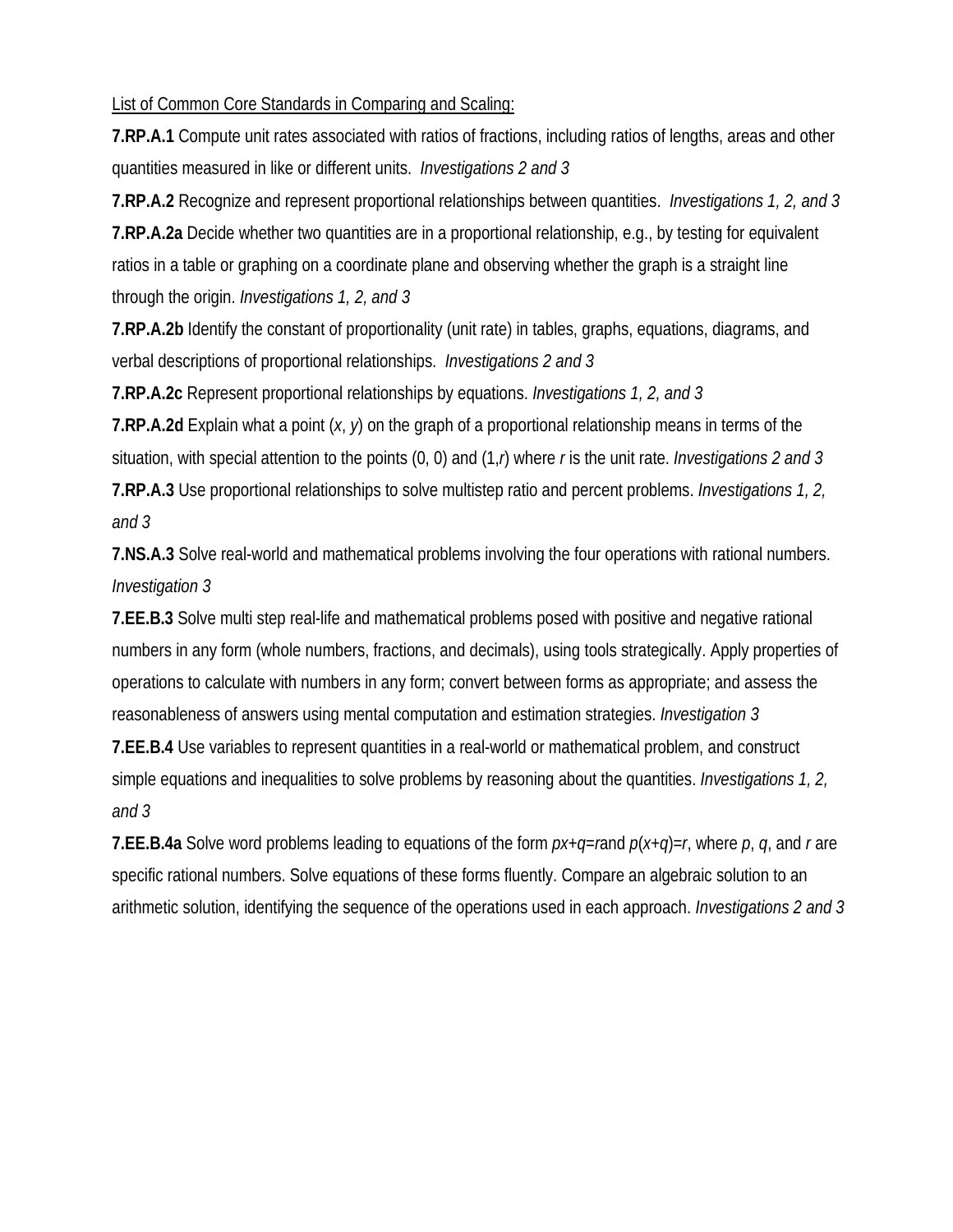# **CMP3 Moving Straight Ahead**

Linear Relationships: Recognize problem situations in which two variables have a linear relationship

| Goal                                                                                                                                                                                                   | <b>Standard</b> |
|--------------------------------------------------------------------------------------------------------------------------------------------------------------------------------------------------------|-----------------|
| Identify and describe the patterns of change between the independent and<br>dependent variables for linear relationships represented by tables, graphs,<br>equations, or contextual settings           |                 |
| Construct tables, graphs, and symbolic equations that represent linear<br>relationships                                                                                                                |                 |
| Identify the rate of change between two variables and the x-and y-intercepts<br>from graphs, tables, and equations that represent linear relationships                                                 |                 |
| Translate information about linear relationships given in a contextual setting, a<br>table, a graph, or an equation to one of the other forms                                                          |                 |
| Write equations that represent linear relationships given specific pieces of<br>information, and describe what information the variables and numbers represent                                         |                 |
| Make a connection between slope as a ratio of vertical distance to horizontal<br>distance between two points on a line and the rate of change between two<br>variables that have a linear relationship |                 |
| Recognize that $y=mx$ represents a proportional relationship                                                                                                                                           |                 |
| Solve problems and make decisions about linear relationships using information<br>given in tables, graphs, and equations                                                                               |                 |

Equivalence: Understand that the equality sign indicates that two expressions are equivalent

| Goal                                                                                                                                                                                                                   | <b>Standard</b> |
|------------------------------------------------------------------------------------------------------------------------------------------------------------------------------------------------------------------------|-----------------|
| Recognize that the equation $y=mx+b$ represents a linear relationship and means<br>that $mx+b$ is an expression equivalent to $y$                                                                                      |                 |
| Recognize that linear equations in one unknown, $k=mx+b$ or $y=m(t)+b$ , where k,<br>t, m, and b are constant numbers, are special cases of the equation $y=mx+b$                                                      |                 |
| Recognize that finding the missing value of one of the variables in a linear<br>relationship, $y=mx+b$ , is the same as finding a missing coordinate of a point<br>$(x, y)$ that lies on the graph of the relationship |                 |
| Solve linear equations in one variable using symbolic methods, tables, and<br>graphs                                                                                                                                   |                 |
| Recognize that a linear inequality in one unknown is associated with a linear<br>equation                                                                                                                              |                 |
| Solve linear inequalities using graphs or symbolic reasoning                                                                                                                                                           |                 |
| Show that two expressions are equivalent                                                                                                                                                                               |                 |
| Write and interpret equivalent expressions                                                                                                                                                                             |                 |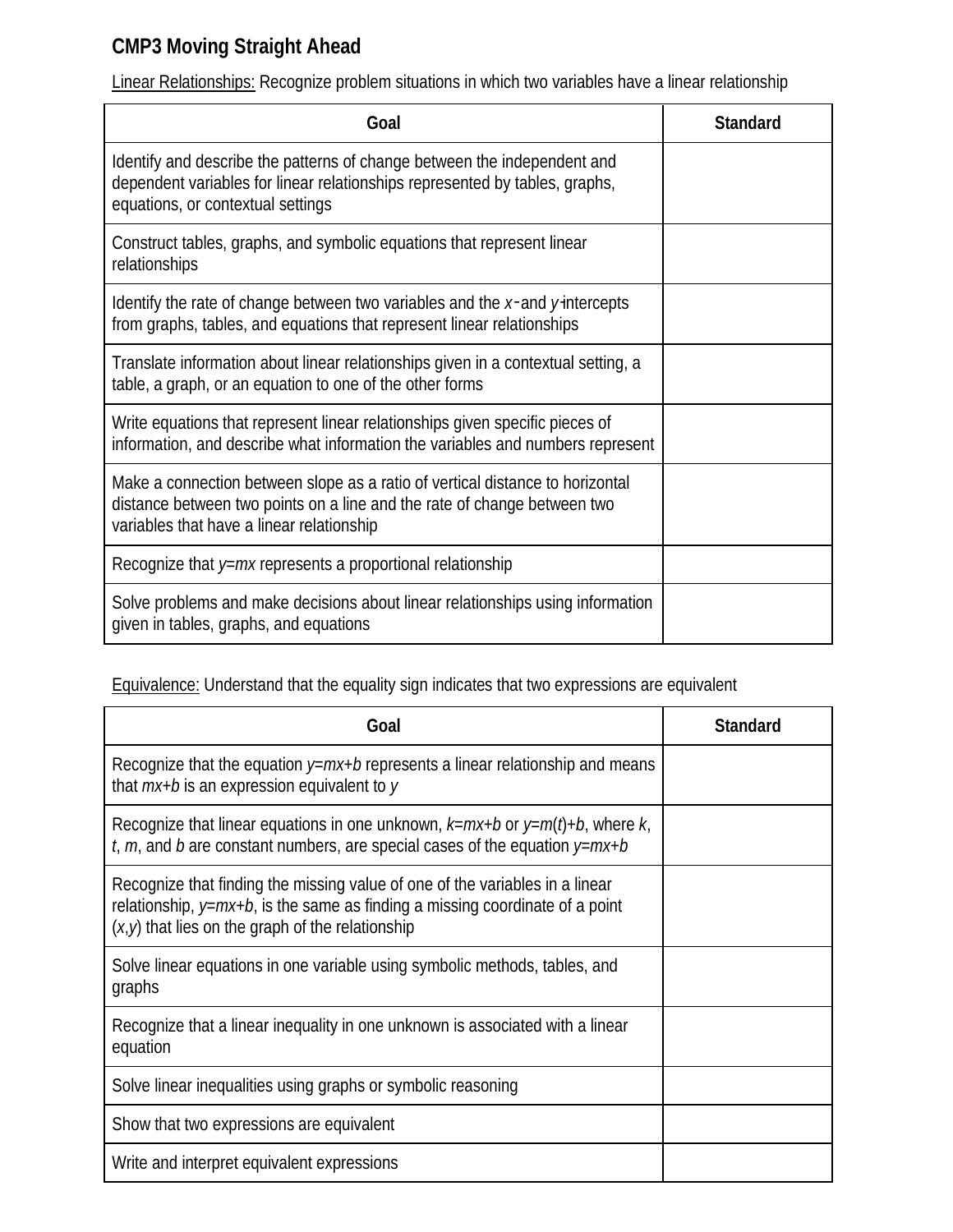List of Common Core Standards in Moving Straight Ahead:

**7.RP.A.2** Recognize and represent proportional relationships between quantities. *Investigation 1* **7.RP.A.2a** Decide whether two quantities are in a proportional relationship, e.g., by testing for equivalent ratios in a table or graphing on a coordinate plane and observing whether the graph is a straight line through the origin. *Investigation 1*

**7.RP.A.2b** Identify the constant of proportionality (unit rate) in tables, graphs, equations, diagrams, and verbal descriptions of proportional relationships. *Investigations 1 and 2*

**7.RP.A.2c** Represent proportional relationships by equations. *Investigations 1 and 2*

**7.RP.A.2d** Explain what a point (*x*,*y*) on the graph of a proportional relationship means in terms of the situation, with special attention to the points (0,0) and (1,*y*), where *r* is the unit rate. *Investigations 2 and 4* **7.EE.A.1** Apply properties of operations as strategies to add, subtract, factor, and expand linear

expressions with rational coefficients. *Investigations 3 and 4*

**7.EE.A.2** Understand that rewriting an expression in different forms in a problem context can shed light on the problem and how the quantities in it are related. *Investigations 3 and 4*

**7.EE.B.3** Solve multi-step real-life and mathematical problems posed with positive and negative rational numbers in any form (whole numbers, fractions, and decimals), using tools strategically. Apply properties of operations to calculate with numbers in any form; convert between forms as appropriate; and assess the reasonableness of answers using mental computation and estimation strategies. *Investigations 1, 2, 3, and 4*

**7.EE.B.4** Use variables to represent quantities in a real-world or mathematical problem, and construct simple equations and inequalities to solve problems by reasoning about the quantities. *Investigations 1, 2, 3, and 4*

**7.EE.B.4a** Solve word problems leading to equations of the form *px*+*q*=*r*and *p*(*x*+*q*)=*r*, where *p*, *q*, and *r* are specific rational numbers. Solve equations of these forms fluently. Compare an algebraic solution to an arithmetic solution, identifying the sequence of the operations used in each approach. *Investigations 1, 2, 3, and 4*

**7.EE.B.4b** Solve word problems leading to inequalities of the form *px*+*q*>*r*or *px*+*q*<*r*, where *p*, *q*, and *r* are specific rational numbers. Graph the solution set of the inequality and interpret it in the context of the problem. *Investigation 3*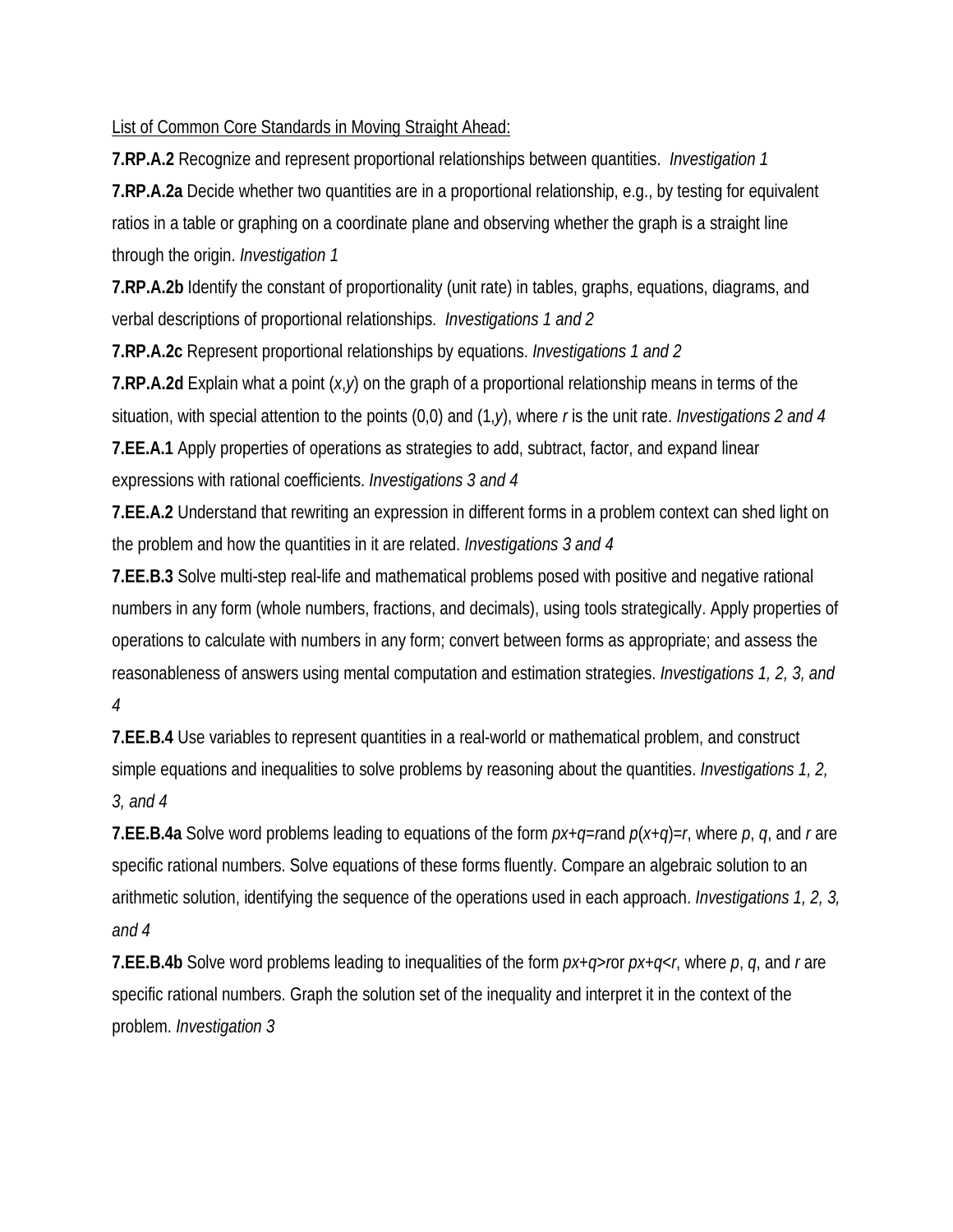### **CMP3 What Do You Expect?**

Experimental and Theoretical Probabilities: Understand experimental and theoretical probabilities

| Goal                                                                                                                                                                                                                               | <b>Standard</b> |
|------------------------------------------------------------------------------------------------------------------------------------------------------------------------------------------------------------------------------------|-----------------|
| Recognize that probabilities are useful for predicting what will happen over the<br>long run                                                                                                                                       |                 |
| For an event described in everyday language, identify the outcomes in a sample<br>space that compose the event                                                                                                                     |                 |
| Interpret experimental and theoretical probabilities and the relationship between<br>them and recognize that experimental probabilities are better estimates of<br>theoretical probabilities when they are based on larger numbers |                 |
| Distinguish between outcomes that are equally likely or not equally likely by<br>collecting data and analyzing experimental probabilities                                                                                          |                 |
| Realize that the probability of simple events is a ratio of favorable outcomes to<br>all outcomes in the sample space                                                                                                              |                 |
| Recognize that the probability of a chance event is a number between 0 and 1<br>that expresses the likelihood of the event occurring                                                                                               |                 |
| Approximate the probability of a chance event by collecting data on the chance<br>process that produces it and observing its long-run relative frequency, and<br>predict the approximate relative frequency given the probability  |                 |
| Determine the fairness of a game                                                                                                                                                                                                   |                 |

Reasoning With Probability: Explore and develop probability models by identifying possible outcomes and

analyze probabilities to solve problems

| Goal                                                                                                                                                          | <b>Standard</b> |
|---------------------------------------------------------------------------------------------------------------------------------------------------------------|-----------------|
| Develop a uniform probability model by assigning equal probability to all<br>outcomes, and use the model to determine probabilities of events                 |                 |
| Develop a probability model (which may not be uniform) by observing<br>frequencies in data generated from a chance process                                    |                 |
| Represent sample spaces for simple and compound events and find<br>probabilities using organized lists, tables, tree diagrams, area models, and<br>simulation |                 |
| Realize that, just as with simple events, the probability of a compound event is a<br>ratio of favorable outcomes to all outcomes in the sample space         |                 |
| Design and use a simulation to generate frequencies for simple and compound<br>events                                                                         |                 |
|                                                                                                                                                               |                 |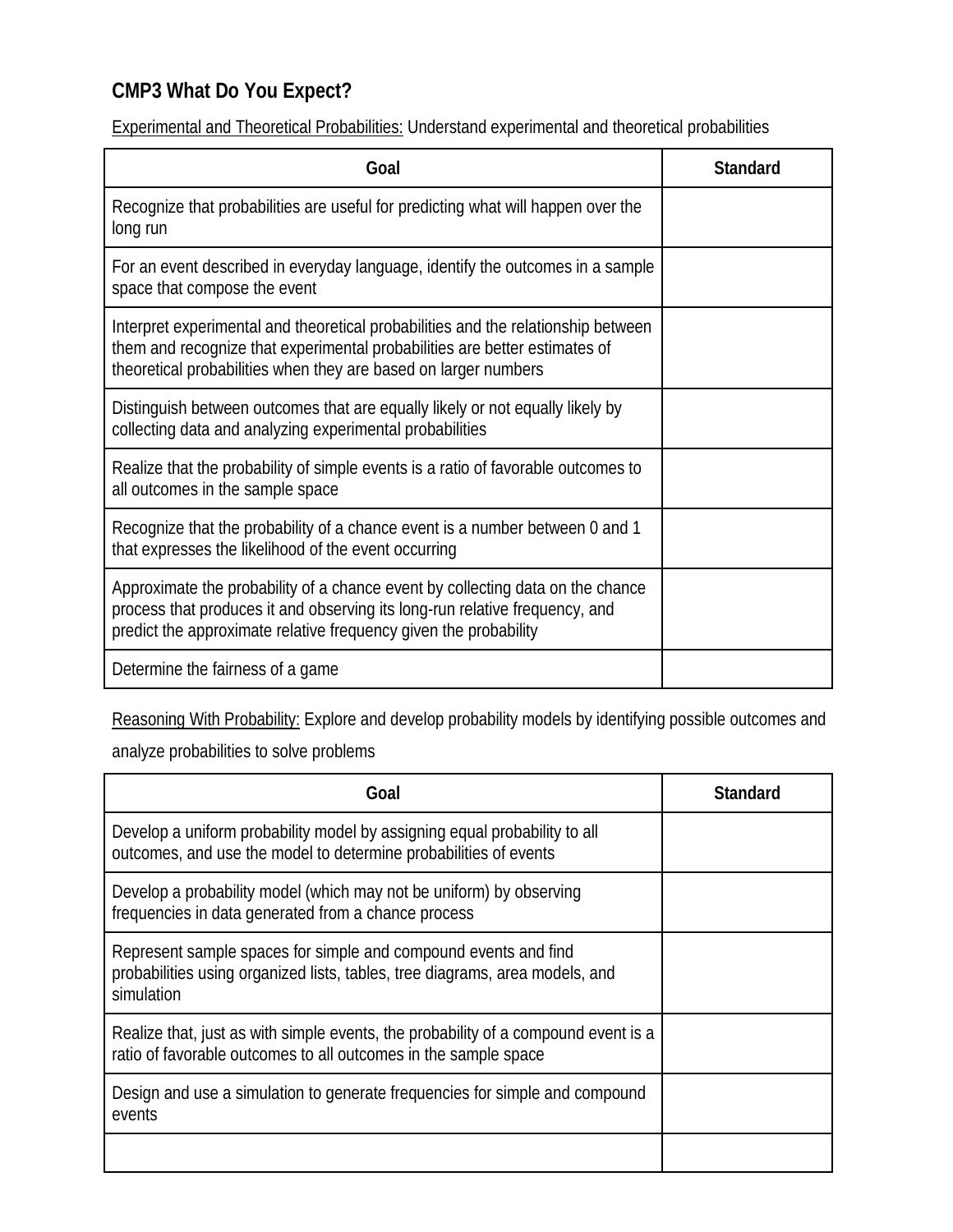| Analyze situations that involve two or more stages (or actions) called <i>compound</i><br>events |  |
|--------------------------------------------------------------------------------------------------|--|
| Use area models to analyze the theoretical probabilities for two-stage outcomes                  |  |
| Analyze situations that involve binomial outcomes                                                |  |
| Use probability to calculate the long-term average of a game of chance                           |  |
| Determine the expected value of a probability situation                                          |  |
| Use probability and expected value to make a decision                                            |  |

List of Common Core Standard in What Do You Expect?:

**7.RP.A.2** Recognize and represent proportional relationships between quantities. *Investigations 1, 2, 3, 4, and 5*

**7.RP.A.2a** Decide whether two quantities are in a proportional relationship. *Investigations 1, 2, 3, 4, and 5* **7.RP.A.3** Use proportional relationships to solve multistep ratio and percent problems. *Investigations 1, 2, 3, 4, and 5*

**7.SP.C.5** Understand that the probability of a chance event is a number between 0 and 1 that expresses the likelihood of the event occurring. Larger numbers indicate greater likelihood. A probability near 0 indicates an unlikely event, a probability around 1/2 indicates an event that is neither unlikely nor likely, and a probability near 1 indicates a likely event. *Investigations 2, 3, 4, and 5*

**7.SP.C.6** Approximate the probability of a chance event by collecting data on the chance process that produces it and observing its long-run relative frequency, and predict the approximate relative frequency given the probability. *Investigations 1, 2, 3, and 4*

**7.SP.C.7** Develop a probability model and use it to find probabilities of events. Compare probabilities from a model to observed frequencies; if the agreement is not good, explain possible sources of the discrepancy. *Investigations 2, 3, 4 and 5*

**7.SP.C.7a** Develop a uniform probability model by assigning equal probability to all outcomes, and use the model to determine probabilities of events. *Investigations 1, 3, 4 and 5*

**7.SP.C.7b** Develop a probability model (which may not be uniform) by observing frequencies in data generated from a chance process. *Investigations 1, 2, 3 and 4*

**7.SP.C.8** Find probabilities of compound events using organized lists, tables, tree diagrams, and simulation. *Investigations 2, 3, 4 and 5*

**7.SP.C.8a** Understand that, just as with simple events, the probability of a compound event is the fraction of outcomes in the sample space for which the compound event occurs. *Investigations 2, 3, 4, and 5*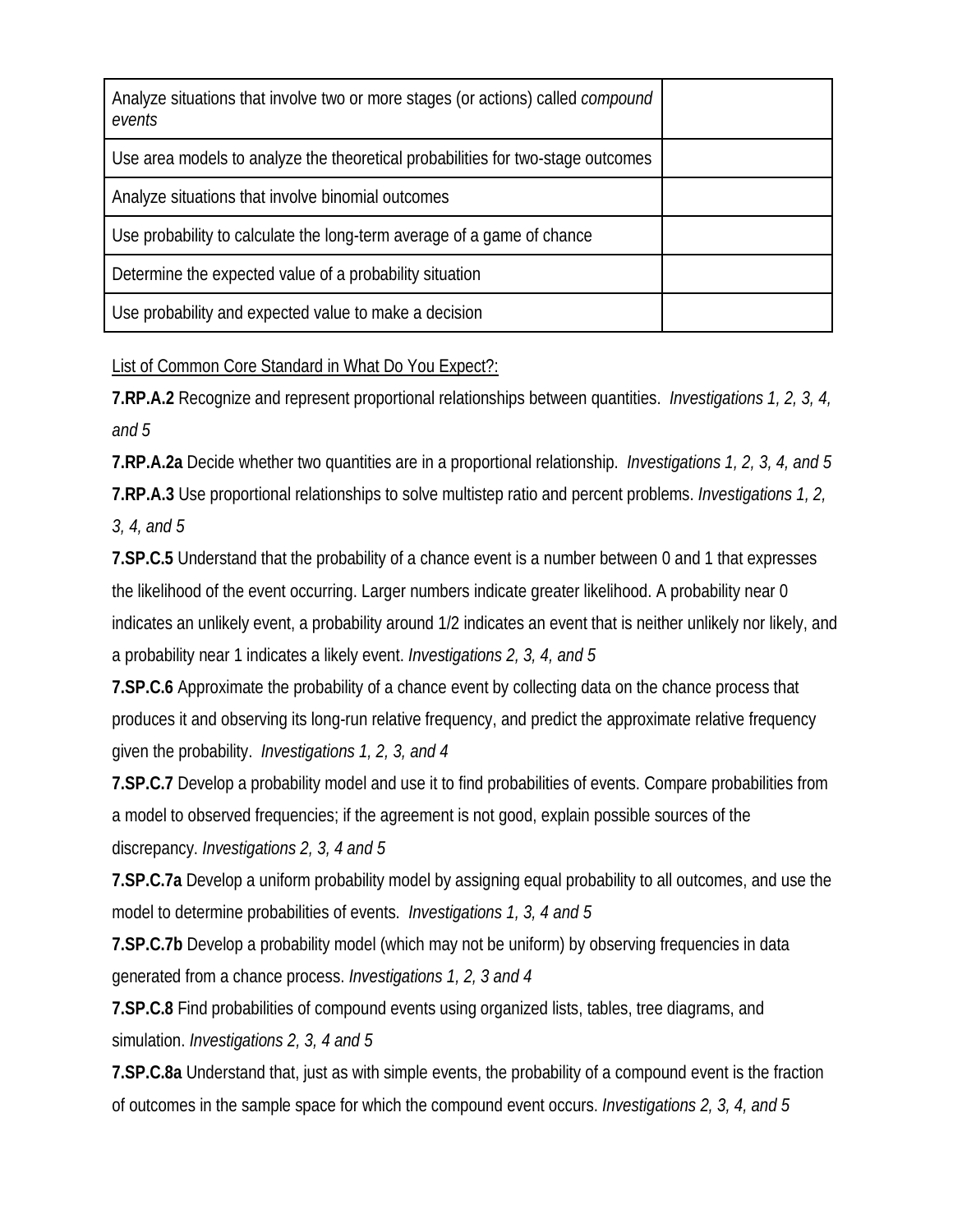**7.SP.C.8b** Represent sample spaces for compound events using methods such as organized lists, tables and tree diagrams. For an event described in everyday language (e.g., "rolling double sixes"), identify the outcomes in the sample space which compose the event. *Investigations 2, 4, and 5* **7.SP.C.8c** Design and use a simulation to generate frequencies for compound events. *Investigations 4 and* 

*5*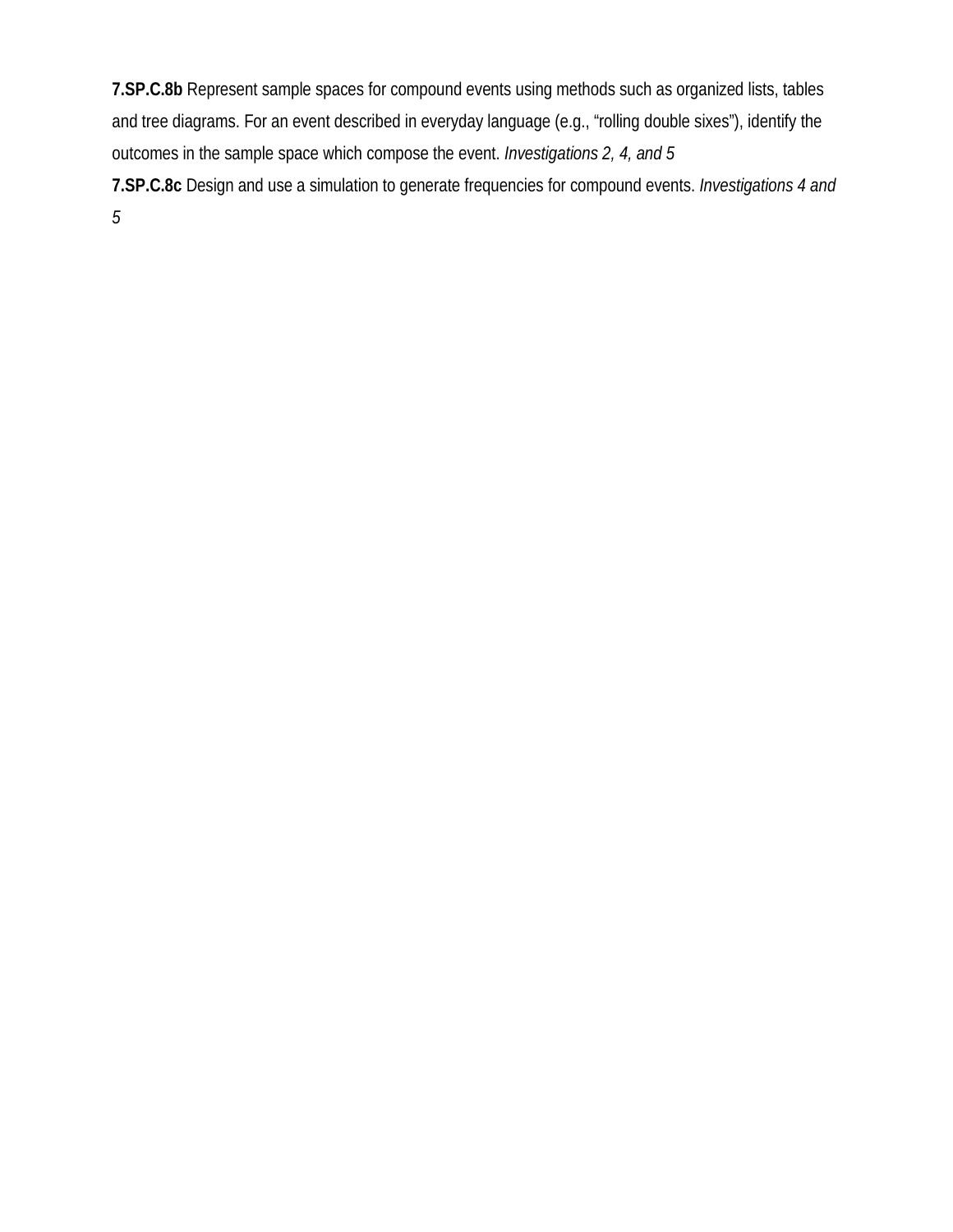# **CMP3 Filling and Wrapping**

Surface Areas and Volumes of Polygonal Prisms and Cylinders: Understand surface areas and volumes of

prisms and cylinders and how they are related

| Goal                                                                                                                                                                             | <b>Standard</b> |
|----------------------------------------------------------------------------------------------------------------------------------------------------------------------------------|-----------------|
| Describe prisms by using their vertices, faces, and edges                                                                                                                        |                 |
| Visualize three-dimensional shapes and the effects of slicing those shapes by<br>planes                                                                                          |                 |
| Deepen understanding of volumes and surface areas of rectangular prisms                                                                                                          |                 |
| Estimate and calculate surface areas and volumes of polygonal prisms by<br>relating them to rectangular prisms                                                                   |                 |
| Explore the relationships between the surface areas and volumes of prisms                                                                                                        |                 |
| Relate surface areas and volumes for common figures, especially optimization<br>of surface area for fixed volume                                                                 |                 |
| Predict the effects of scaling dimensions on linear, surface area, and volume<br>measures of prisms, cylinders, and other figures                                                |                 |
| Investigate the relationship between volumes of prisms and volumes of<br>cylinders as well as the relationship between surface areas of prisms and<br>surface areas of cylinders |                 |
| Use volumes and surface areas of prisms to develop formulas for volumes and<br>surface areas of cylinders                                                                        |                 |
| Discover that volumes of prisms and cylinders can be calculated as the product<br>of the area of the base and the height                                                         |                 |
| Solve problems involving surface areas and volumes of solid figures                                                                                                              |                 |

Areas and Circumferences of Circles: Understand the areas and circumferences of circles and how they

are related

| Goal                                                                                      | <b>Standard</b> |
|-------------------------------------------------------------------------------------------|-----------------|
| Relate area of a circle to covering a figure and circumference to surrounding a<br>figure |                 |
| Estimate and calculate areas and circumferences of circles                                |                 |
| Explore the relationship between circle radius (or diameter) and circumference            |                 |
| Explore the relationship between circle radius (or diameter) and area                     |                 |
|                                                                                           |                 |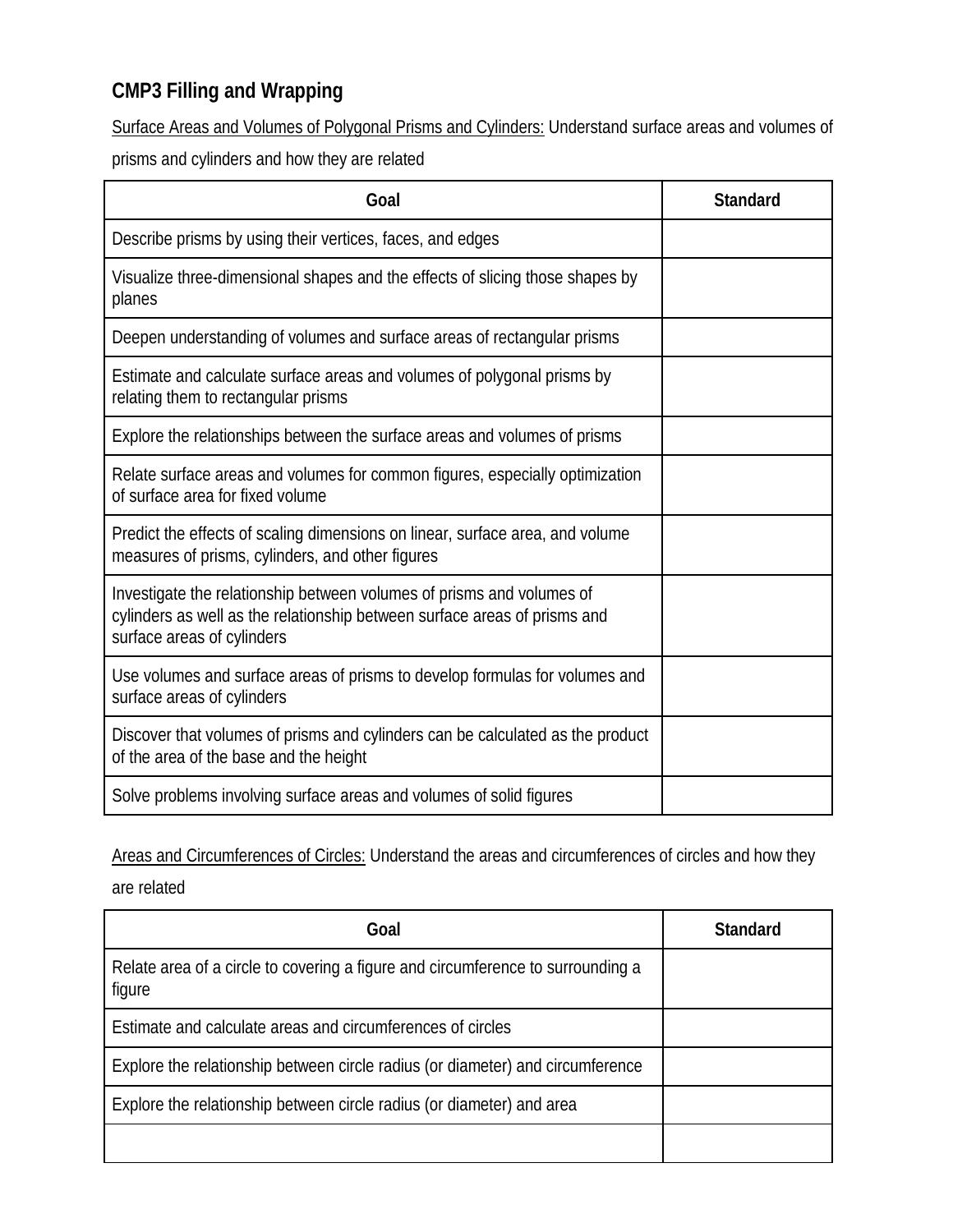| Investigate the connection of $\pi$ to area calculation by estimating the number of<br>radius squares needed to cover a circle |  |
|--------------------------------------------------------------------------------------------------------------------------------|--|
| Investigate the relationship between area and circumference of a circle                                                        |  |
| Solve problems involving areas and circumferences of circles                                                                   |  |

Volumes of Spheres and Cones: Understand the relationships between the volumes of cylinders and the volumes of cones and spheres

| Goal                                                                    | <b>Standard</b> |
|-------------------------------------------------------------------------|-----------------|
| Relate volumes of cylinders to volumes of cones and spheres             |                 |
| Estimate and calculate volumes of spheres and cones                     |                 |
| Solve problems involving surface areas and volumes of spheres and cones |                 |

List of Common Core Standards in Filling and Wrapping:

**7.RP.A.2** Recognize and represent proportional relationships between quantities. *Investigation 1*

**7.NS.A.3** Solve real-world and mathematical problems involving the four operations with rational numbers. *Investigations 2, 3, and 4*

**7.EE.A.1** Apply properties of operations as strategies to add, subtract, factor, and expand linear expressions with rational coefficients. *Investigation 3*

**7.EE.A.2** Understand that rewriting an expression in different forms in a problem context can shed light on the problem and how the quantities in it are related. *Investigations 1 and 3*

**7.G.A.1** Solve problems involving scale drawings of geometric figures, including computing actual lengths and area from a scale drawing and reproducing a scale drawing at a different scale. *Investigation 1*

**7.G.A.3** Describe the two-dimensional figures that result from slicing three-dimensional figures, as in plane sections of right rectangular prisms and right rectangular pyramids. *Investigation 2*

**7.G.B.4** Know the formulas for the area and circumference of a circle and use them to solve problems; give an informal derivation of the relationship between the circumference and area of a circle. *Investigations 3 and 4*

**7.G.B.6** Solve real-world and mathematical problems involving area, volume, and surface area of two- and three-dimensional objects composed of triangles, quadrilaterals, polygons, cubes, and right prisms. *Investigations 1, 2, 3, and 4*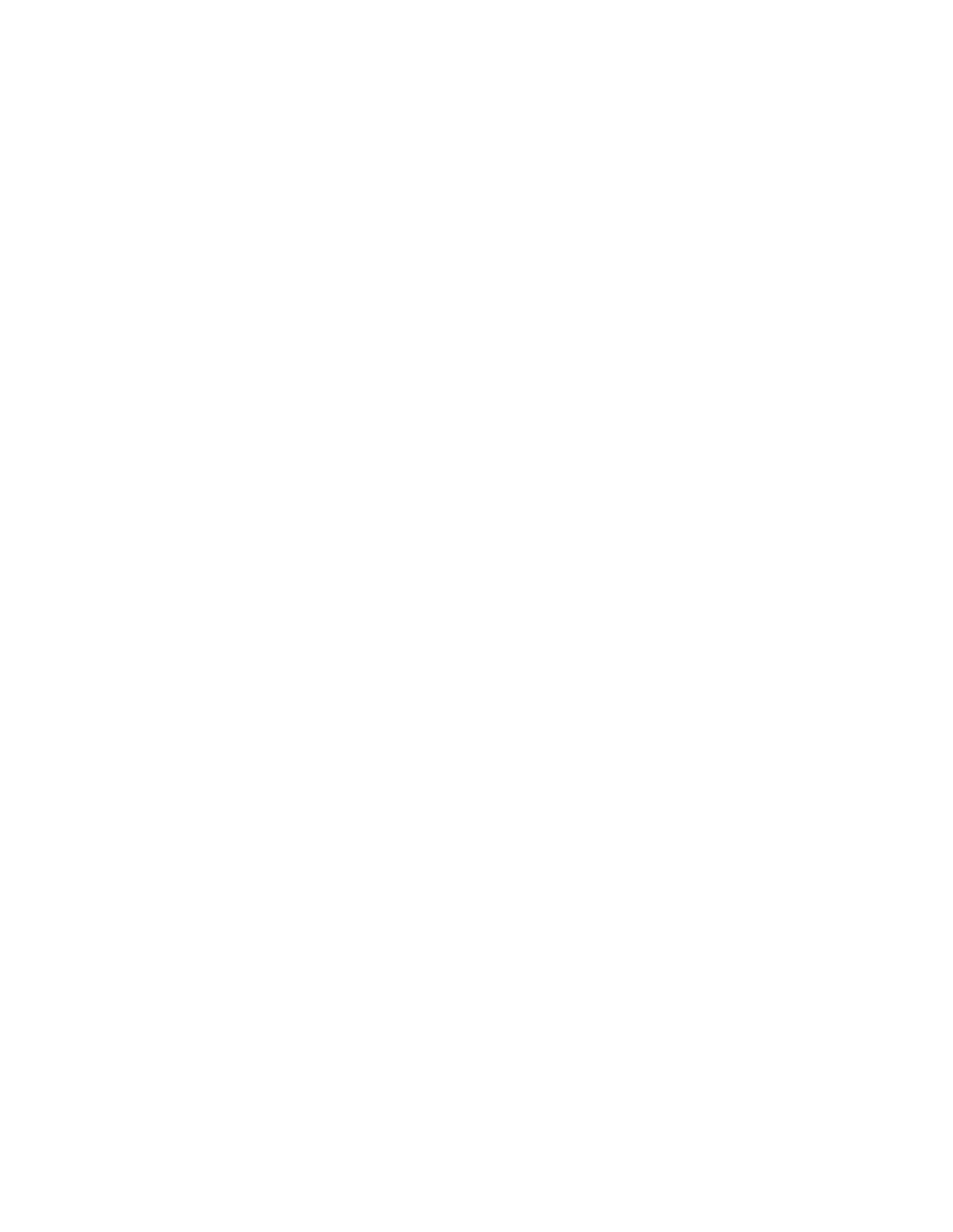### **CMP3 Samples and Populations**

The Process of Statistical Investigation: Deepen the understanding of the process of statistical investigation

and apply this understanding to samples

| Goal                                                                                  | <b>Standard</b> |
|---------------------------------------------------------------------------------------|-----------------|
| Pose questions, collect data, analyze data, and interpret data to answer<br>questions |                 |

Analysis of Samples: Understand that data values in a sample vary and that summary statistics of samples, even same-sized samples, taken from the same population also vary

| Goal                                                                                                                                                       | <b>Standard</b> |
|------------------------------------------------------------------------------------------------------------------------------------------------------------|-----------------|
| Choose appropriate measures of center (mean, median, or mode) and spread<br>(range, IQR, or MAD) to summarize a sample                                     |                 |
| Choose appropriate representations to display distributions of samples                                                                                     |                 |
| Compare summary statistics of multiple samples drawn from either the same<br>population or from two different populations and explain how the samples vary |                 |

Design and Use of Simulations: Understand that simulations can model real-world situations

| Goal                                                                          | <b>Standard</b> |
|-------------------------------------------------------------------------------|-----------------|
| Design a model that relies on probability concepts to obtain a desired result |                 |
| Use the randomly generated frequencies for events to draw conclusions         |                 |

Predictions and Conclusions About Populations: Understand that summary statistics of a representative sample can be used to gain information about a population

| Goal                                                                                                                             | <b>Standard</b> |
|----------------------------------------------------------------------------------------------------------------------------------|-----------------|
| Describe the benefits and drawbacks to various sampling plans                                                                    |                 |
| Use random-sampling techniques to select representative samples                                                                  |                 |
| Apply concepts from probability to select random samples from populations                                                        |                 |
| Explain how sample size influences the reliability of sample statistics and<br>resulting conclusions and predictions             |                 |
| Explain how different sampling plans influence the reliability of sample statistics<br>and resulting conclusions and predictions |                 |
| Use statistics from representative samples to draw conclusions about<br>populations                                              |                 |